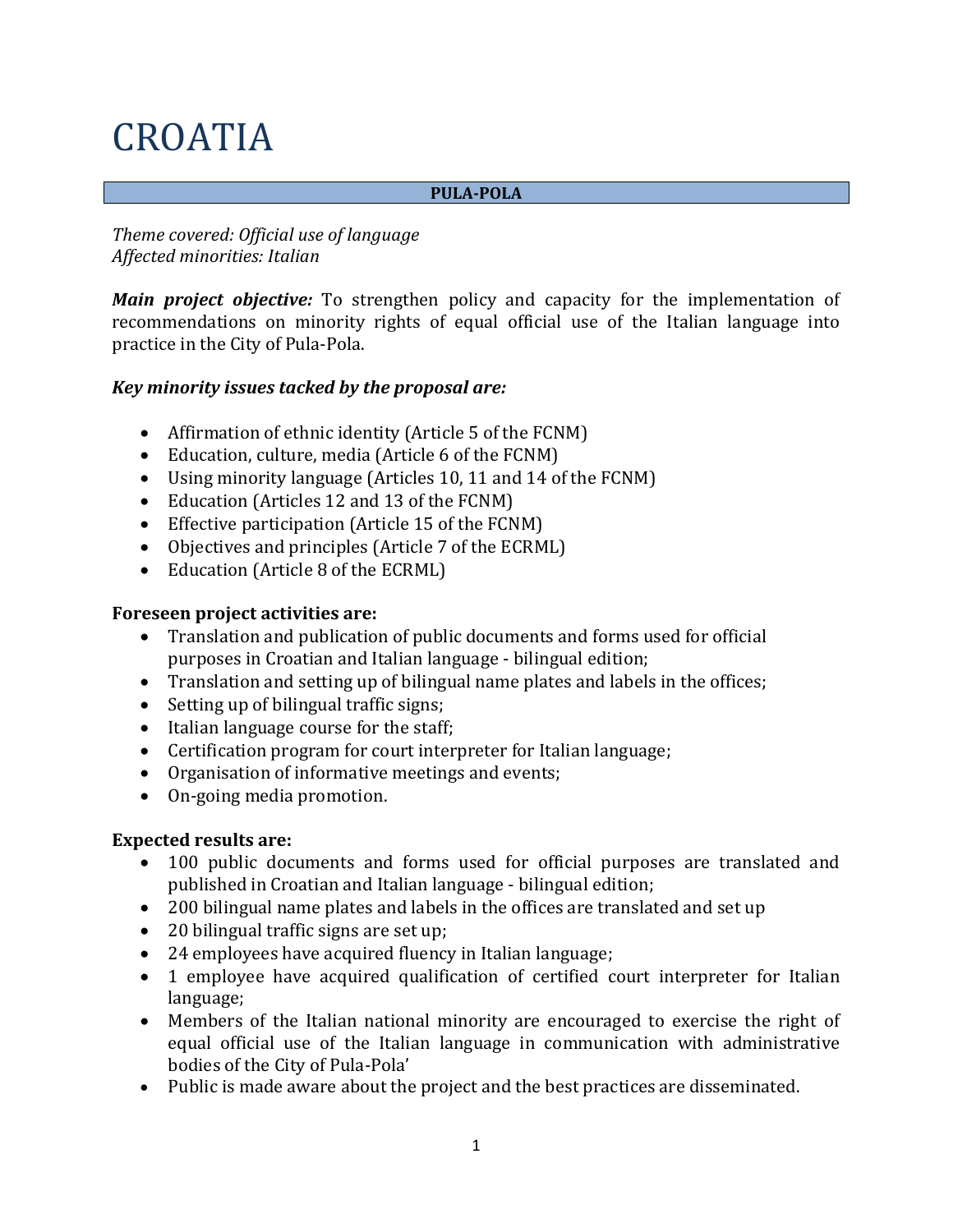#### **PAKRAC**

#### *Theme covered: Active participation Affected minorities: Czech, Italian and Serbian*

*Main project objective***:** To improve and empower the position of the Serb national minority on the territory of the City of Pakrac and connect them with the longstanding minority communities in the City, through common social and cultural activities, and, in the same time, further connect them all with majority population.

# *Key minority issues tackled by the proposal are:*

- Prohibition of discrimination based on belonging to a national minority (Article 4 of the FCNM)
- Developing of culture and identity (Article 5 of the FCNM)
- Promotion of tolerance and intercultural dialogue (Article 6 of the FCNM)
- Free manifestation of religion or belief (Article 8 of the FCNM)
- Free access to the media (Article 9 of the FCNM)
- Free use of minority language (Article 10 of the FCNM)
- The right to education (Article 12 of the FCNM)
- The right to learn and use minority language (Article 14 of the FCNM)
- The effective participation (Article 15 of the FCNM)
- Objectives and principles (Article 7 of the ECRML)
- Education (Article 8 of the ECRML)
- Media (Article 11 of the ECRML)
- Culture (Article 12 of the ECRML)

# *Foreseen project activities are:*

- Conduct promotional and lobbying campaigns regarding minority education, national minority visibility in the local community and national minority representation in the local media through meeting the parents, organising an educational trip, making a web portal and video reports;
- Organize joint national minorities' cultural events with the aim of encouraging the cooperation and promotion of cultural diversity by organizing cultural society meetings, presenting minority movies and literature and producing a minority cook book;
- Familiarize the representatives of the National Minority Councils and local government with the policies aimed to protect national minorities and create substatuary (operational) acts and programs;
- Equipping and operation of the town communal tractor

# *Expected results are:*

 Raised awareness of members of minority and majority populations, and representatives of local government on the importance of the usage of language, script and education in minority languages;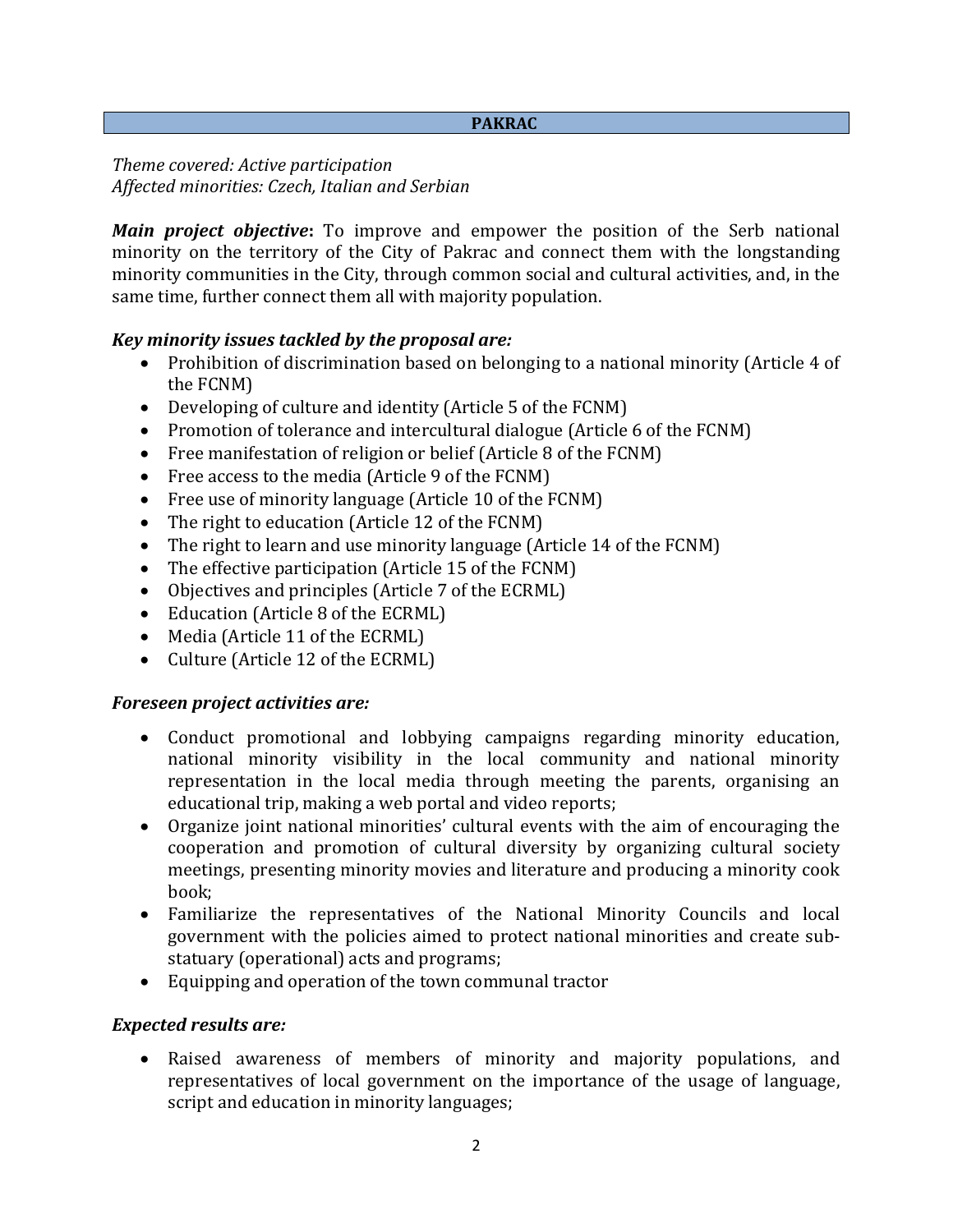- Increased the level of knowledge and capacities of elected members of National Minority Councils and local government officials with the goal of full implementation of Constitutional Law on National Minorities;
- Increased awareness of inhabitants of Pakrac on the activities and needs of national minorities;
- Increased number of cultural activities in the City of Pakrac through the affirmation of multiculturalism and minority cultural creativity;
- Preconditions for the reduction of social and economic exclusion of residents from areas inhabited by national minorities created.
- $\bullet$

# **CAKOVEC**

*Theme covered: Education and entrepreneurship Affected minorities: Roma*

*Main project objective:* To improve efficiency of participation of members of Roma minority in economic and social life on the territory of City of Čakovec.

# *Key minority issues tacked by the proposal are:*

- Persons belonging to national minorities may exercise the rights and enjoy the freedoms flowing from the principles enshrined in the present framework Convention, individually, as in community with others (Article 3 of the FCNM)
- Prohibition of discrimination based on belonging to a national minority (Article 4 of FCNM)
- Developing of culture and identity (Article 5 of FCNM)
- Promotion of tolerance and intercultural dialogue (Article 6 of FCNM)
- Freedom of association (Article 7 of the FCNM)
- Free access to the media (Article 9 of FCNM)
- Free use of minority language (Article 10 of FCNM)
- The right to education (Article 12 of FCNM)
- The effective participation (Article 15 of the FCNM)
- Right to participate in a NGO activities (Article 17 of the FCNM)

#### *Foreseen project activities are:*

- Initiation phase of the project;
- Capacity-building/empowerment of 4 members of NGO "Romona: incubator for (Roma) women entrepreneurship" and 100 Roma and non-Roma women in Kuršanec;
- Professional training through work for 2 members of NGO "Romona: incubator for (Roma) women entrepreneurship";
- Visibility of NGO "Romona: incubator for (Roma) women entrepreneurship" and advocacy for Roma women entrepreneurship;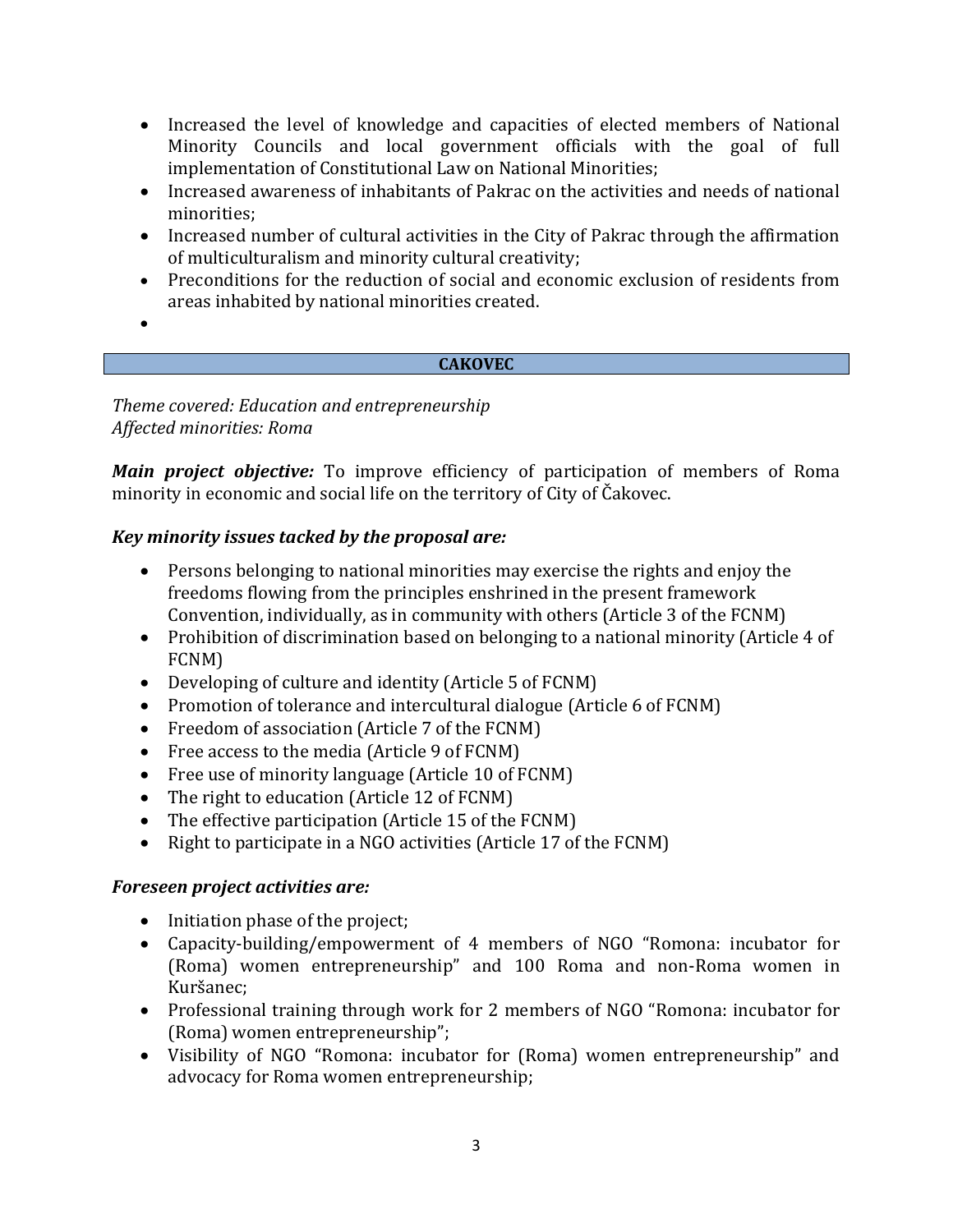#### *Expected results are:*

- 4 members of NGO "Romona: incubator for (Roma) women entrepreneurship" enhanced their employability and socio-economic inclusion;
- 100 Roma and non-Roma women better informed on their rights and how to access to them;
- NGO "Romona: incubator for (Roma) women entrepreneurship" recognized as an example of good practice by the national / local institutions and population;
- Local community in Međimurje informed about positive example of Roma women entrepreneurship/activism;
- Enhanced political participation and involvement of Roma women into local political life (policy level);
- NGO "Romona: incubator for (Roma) women entrepreneurship" registered and functioning;
- 100 Roma and non-Roma women from Kuršanec enhanced their skills regarding Women's basic rights and advocacy; Management of household budget and nutrition; Health, child care and growth; and Entrepreneurship;
- NGO "Romona" applied to at least 3 EU/national calls;
- 2 members of NGO "Romona: incubator for (Roma) women entrepreneurship" hired during 3 months in ACT Čakovec for enhancing their professional skills in seam (first member) and printing on textile (second member);
- Visual identity of Romona developed.

#### **BOGDANOVCI**

*Theme covered: Media and language Affected minorities: Ruthenian and Ukrainian* 

*Main project objective:* To preserve the minority languages and cultural identity of national minorities

#### *Key minority issues tacked by the proposal are:*

- Free access to the media (Article 9 of the FCNM)
- Free use of minority language (Article 10 of the FCNM)
- Media (Article 11 of the ECRML)

# *Foreseen project activities are:*

- Organization of two round tables: The roundtables will introduce the rights of national minorities in accordance with the Constitutional Law and the FCNM and ECRML;
- Three day workshop for municipal staff and councilors on the rights of national minorities in accordance with the FCNM and ECRML;
- Setting up the internet radio;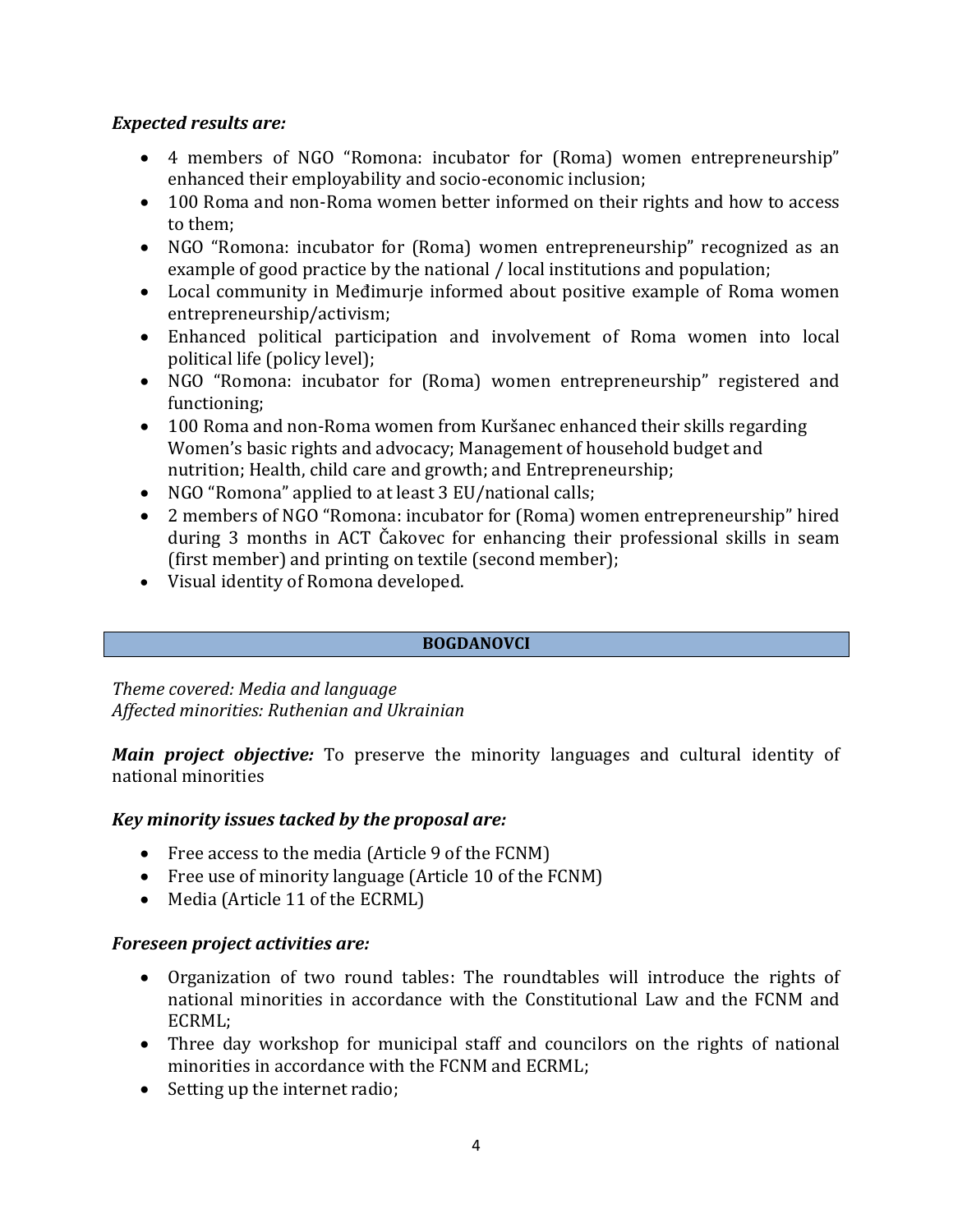- Planning and preparing the radio program;
- On-going visibility of the project and radio station.

#### *Expected results are:*

- Functional internet radio station:
- Radio programs in the Ruthenian language Promotion of national minority languages;
- Radio programs in the Ukrainian language Promotion of national minority languages;
- Radio programs on Croatian language; Younger generation of national minorities use their respective minority languages and aware of their cultural identify and heritage;
- Members of local government and general public aware of the rights of national minorities in accordance with the Constitutional Law, FCNM and ECRML.

#### **KNEŽEVI VINOGRADI/HERCEGSZÖLLŐS/КНЕЖЕВИ ВИНОГРАДИ**

*Theme covered: Language and media Affected minorities: Hungarian, Serbian, German*

*Main project objective***:** To promote the language and cultural identity of national minorities in Kneževi Vinogradi municipality

# *Key minority issues tacked by the proposal are:*

- Developing of culture and identity (Article 5 of the FCNM)
- Free use of minority language (Article 10 of the FCNM)
- Minority language use in local and regional self-government units (Article 10 of the ECRML)
- Cultural activities and institutions (Article 12 of the ECRML)

#### *Foreseen project activities are:*

- Translate the website of the Municipality, including key documents (statute etc) into Hungarian and Serbian languages;
- Create a bibliographic database on the website of the Municipality;
- Purchase IT equipment needed for the categorization process and manage the bibliographic database;
- On-going project promotion and visibility

# *Expected results:*

- Translated official website of the municipality into Hungarian and Serbian;
- Bibliographic database on the website of the municipality with a categorization of all literature held by the Councils of National Minorities;
- Members of national minorities, and particularly young persons, are actively involved in the preservation of their language and literature.